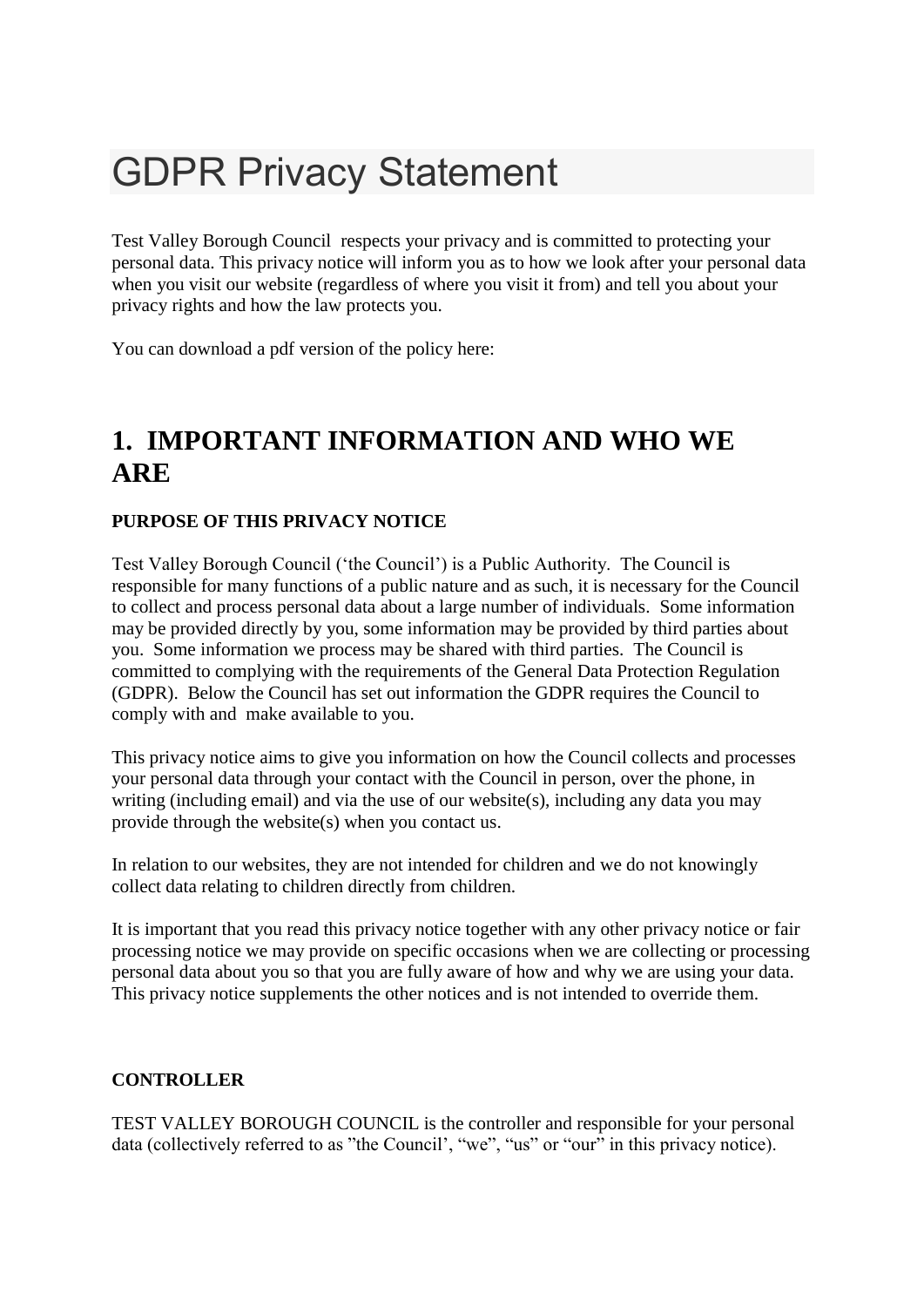We have appointed a data protection officer (DPO) who is responsible for overseeing questions in relation to this privacy notice. If you have any questions about this privacy notice, including any requests to exercise your legal rights, please contact the DPO using the details set out below.

#### **CONTACT DETAILS**

| Our full details are:      |                                          |
|----------------------------|------------------------------------------|
| Full name of legal entity: | TEST VALLEY BOROUGH COUNCIL              |
| Name or title of DPO:      | <b>Head of Legal Services</b>            |
| Email address:             | Legal@testvalley.gov.uk                  |
| Postal address:<br>3AJ     | BEECH HURST, WEYHILL ROAD, ANDOVER, SP10 |
| Telephone number:          | 01264 368000                             |

You have the right to make a complaint at any time to the Information Commissioner"s Office (ICO), the UK supervisory authority for data protection issues (*[www.ico.org.uk](http://www.ico.org.uk/)*). We would, however, appreciate the chance to deal with your concerns before you approach the ICO so please contact us in the first instance.

#### **CHANGES TO THE PRIVACY NOTICE AND YOUR DUTY TO INFORM US OF CHANGES**

It is important that the personal data we hold about you is accurate and current. Please keep us informed if your personal data changes during your relationship with us.

#### **THIRD-PARTY LINKS**

If viewing this notice on-line, this website may include links to third-party websites, plug-ins and applications. Clicking on those links or enabling those connections may allow third parties to collect or share data about you. We do not control these third-party websites and are not responsible for their privacy statements. When you leave our website, we encourage you to read the privacy notice of every website you visit.

### **2. THE DATA WE COLLECT ABOUT YOU**

Personal data, or personal information, means any information about an individual from which that person can be identified. It does not include data where the identity has been removed (anonymous data).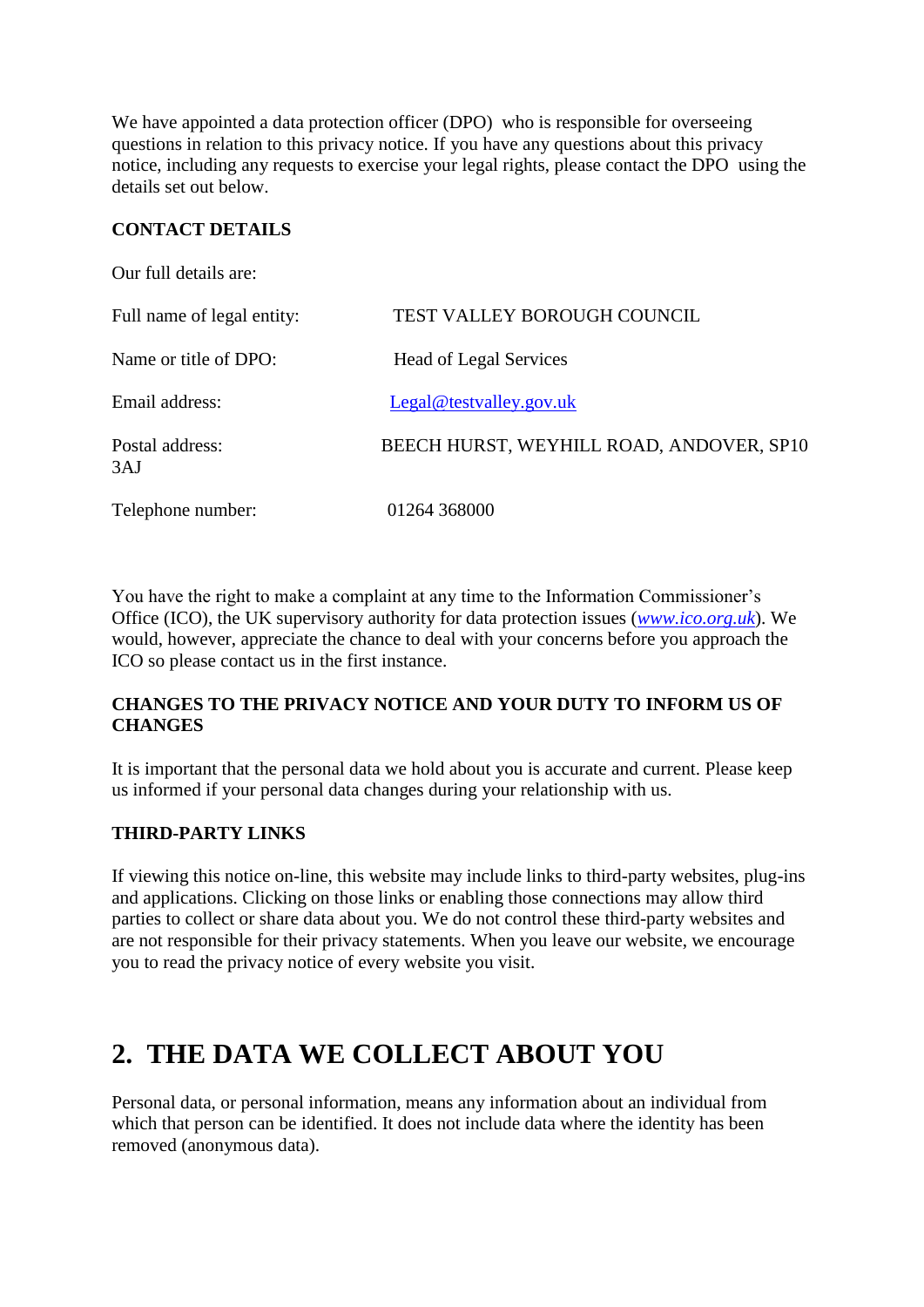We may collect, use, store and transfer different kinds of personal data about you which we have grouped together follows:

- **Identity Data** includes first name, maiden name, last name, username or similar identifier, marital status, title, date of birth and gender.
- **Contact Data** includes billing address, delivery address, email address and telephone numbers.
- **Financial Data** includes bank account and payment card details.
- **Transaction Data** includes details about payments to and from you and other details of services you have purchased or accessed from us.
- **Technical Data** includes internet protocol (IP) address, your login data, browser type and version, time zone setting and location, browser plug-in types and versions, operating system and platform and other technology on the devices you use to access this website.
- **Profile Data** includes your username and password, purchases or orders made by you, your interests, preferences, feedback and survey responses.
- **Usage Data** includes information about how you use our website, products and services.
- **Marketing and Communications Data** includes your preferences in receiving marketing from us and your communication preferences.

We also collect, use and share **Aggregated Data** such as statistical or demographic data for any purpose. Aggregated Data may be derived from your personal data but is not considered personal data in law as this data does **not** directly or indirectly reveal your identity. For example, we may aggregate your Usage Data to calculate the percentage of users accessing a specific website feature. However, if we combine or connect Aggregated Data with your personal data so that it can directly or indirectly identify you, we treat the combined data as personal data which will be used in accordance with this privacy notice.

We may collect Special Categories of Personal Data about you. This includes details about your race or ethnicity, religious or philosophical beliefs, sex life, sexual orientation, political opinions, trade union membership, information about your health and genetic and biometric data. We may also collect information about criminal convictions and offences. In the event that this information is collected and processed, we shall only do so in accordance with the law and where appropriate, a separate data processing privacy notice shall be issued regarding this.

Please note that as a local authority, we are legally obliged to carry out certain functions or deliver services that require us to process information regarding individuals. This also includes information that has been provided to us from other sources including other local authorities, law enforcement agencies, other government departments or other third parties. Where this is the case, the rights you have may be affected regarding the information we are holding.

#### **IF YOU FAIL TO PROVIDE PERSONAL DATA**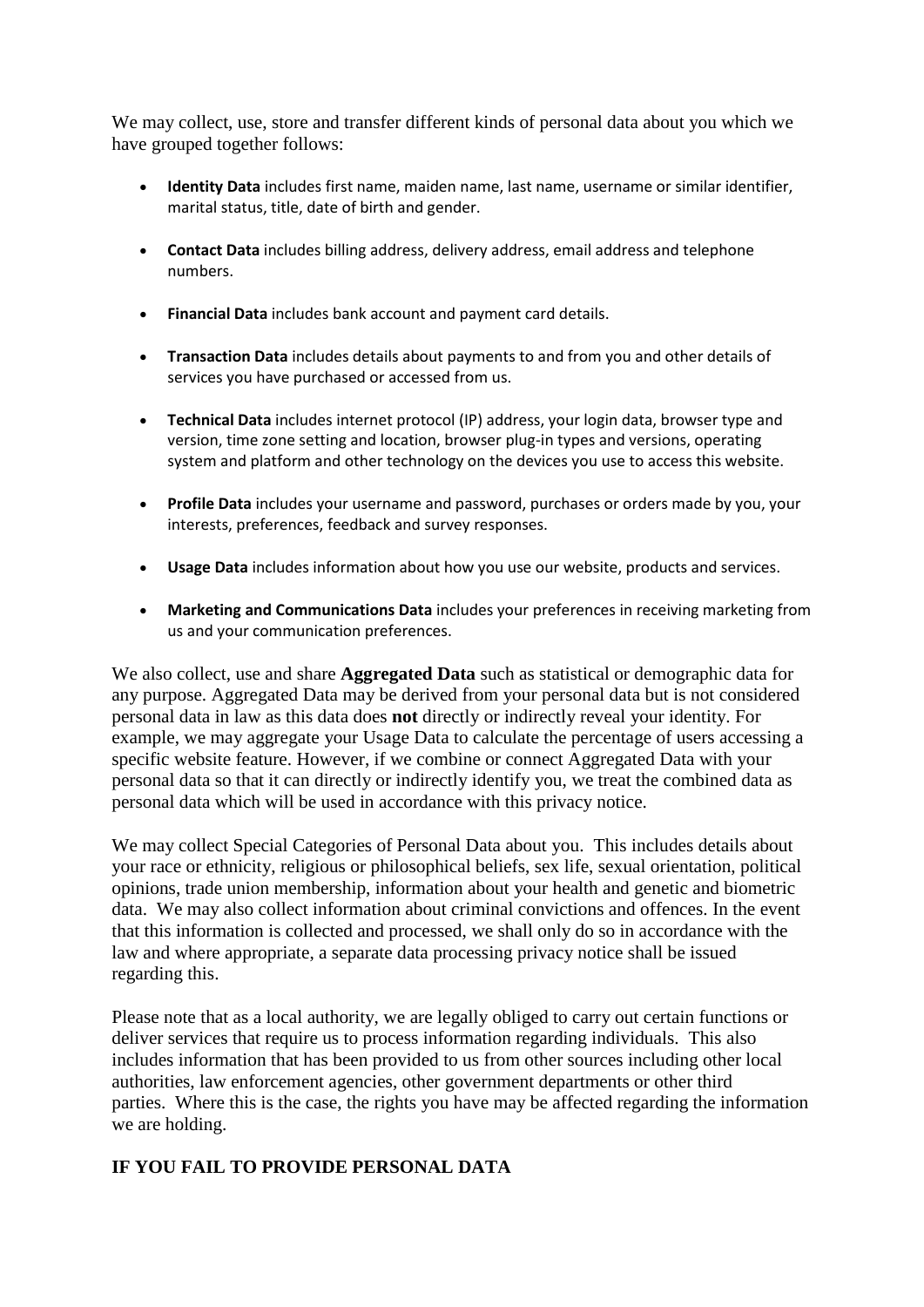Where we need to collect personal data from you and you fail to provide the data when requested, we may not be able to assist you with the services your require or process your application(s) as quickly. We will endeavour to explain this to you at the time where possible.

# **3. HOW IS YOUR PERSONAL DATA COLLECTED?**

We use different methods to collect data from and about you including through:

- **Direct interactions.** You may give us your Identity, Contact and Financial Data by filling in forms or by corresponding with us by post, phone, email or otherwise. This includes personal data you provide when you:
- apply for benefits or other services provided by the Council or on behalf of the Council;
- create an account on our website;
- make a payment;
- report a concern;
- make a complaint;
- request information to be sent to you;
- subscribe to our service notifications or publications;
- enter a survey or take part in a consultation;
- give us some feedback:
- any other communication initiated by you.
- **Automated technologies or interactions.** As you interact with our website, we may automatically collect Technical Data about your equipment, browsing actions and patterns. We collect this personal data by using cookies, server logs and other similar technologies. We may also receive Technical Data about you if you visit other websites employing our cookies. Please see our cookie policy for further details

**Third parties or publicly available sources.** We may receive personal data about you from various third parties and public sources as set out below:

- Technical Data from the following parties:
	- o **(a)** government departments, other public sector organisations
	- o **(b)** analytics providers;
	- o **(c)** advertising networks ; and
	- o **(d)** search information providers.
- Contact, Financial and Transaction Data from providers of technical, payment and delivery service
- Identity and Contact Data from data brokers or aggregators
- Identity and Contact Data from publicly availably sources

## **4. HOW WE USE YOUR PERSONAL DATA**

We will only use your personal data when the law allows us to. Most commonly, we will use your personal data in the following circumstances:

With your express consent.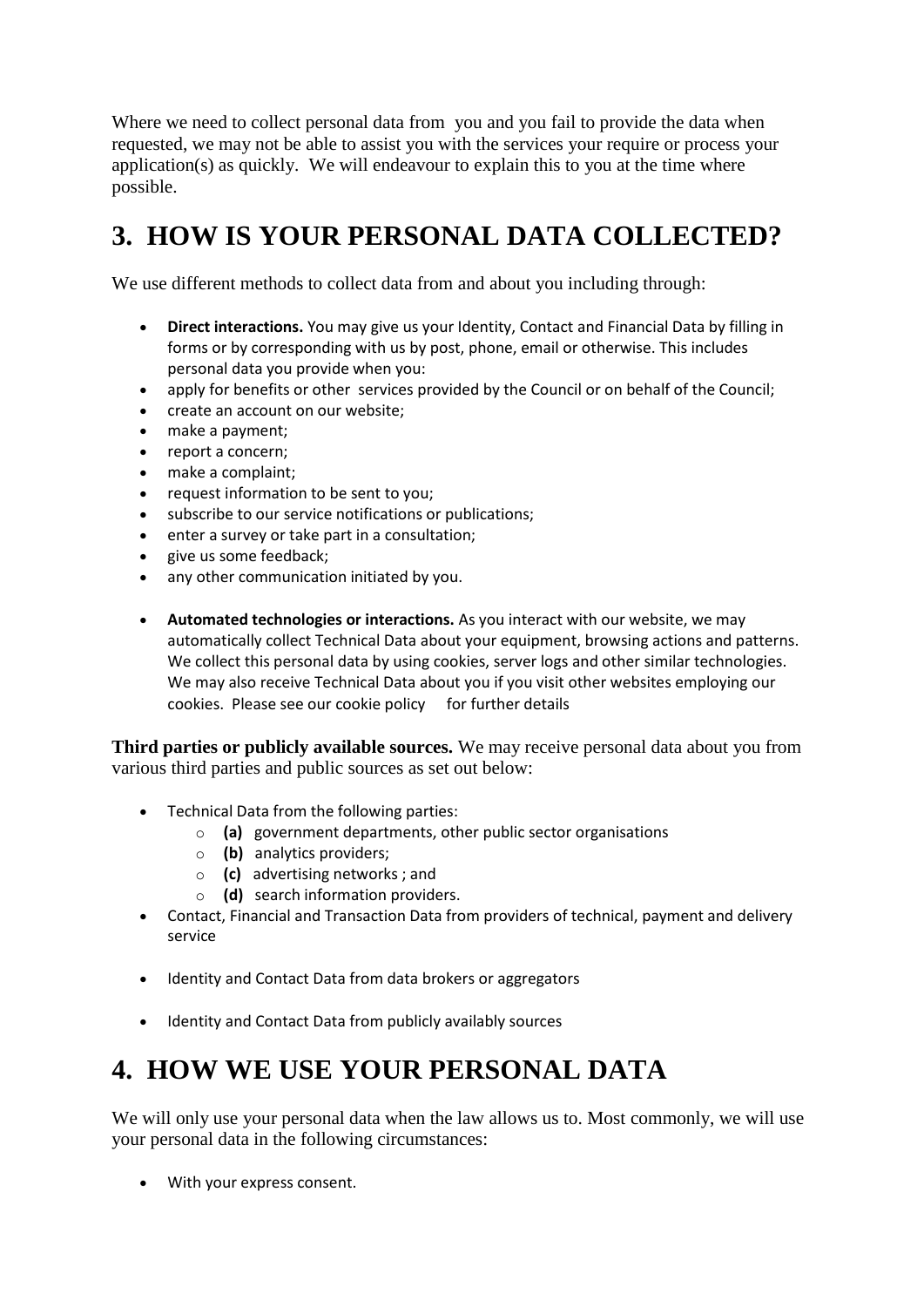- Where we need to perform a contract we are about to enter into or have entered into with you or in order to take steps at your request prior to entering into a contract.
- Where processing is necessary for compliance with a legal obligation which we are subject to
- Where processing is necessary in order to protect the vital interests of you or another person.
- Where it is necessary to perform a task carried out in the public interest or in the exercise of official authority vested in the controller.
- Where it is necessary for our legitimate interests (or those of a third party) and your interests and fundamental rights do not override those interests.

The main reasons for the Council collecting personal information about you or your family will be for the purposes that processing is necessary for the compliance with a legal obligation which we are subject to or because it is necessary to perform a task carried out in the public interest or in the exercise of official authority vested in us as the controller. Other reasons may apply from time to time, indeed, it is possible that one or more reasons may apply when we are processing your information.

Generally we do not rely on consent as a legal basis for processing your personal data other than in relation to sending third party direct marketing communications to you via email or text message. You have the right to withdraw consent to marketing at any time by *Contacting us*.

#### **PURPOSES FOR WHICH WE WILL USE YOUR PERSONAL DATA**

The Council provides a number of services to the community we serve. For example, the Council has functions in relation to planning and building, licensing, council tax and benefits, housing, waste collection and recycling, transport, parking, streets, environment, elections, community and leisure to name a few. In light of this, when it is necessary to contact the council for specific services or functions, the purposes will vary and the Council will set out in a separate notice available from our website to help explain the reasons why your personal information is being collected and your rights in relation to it to supplement the general information in this notice.

#### **MARKETING AND FUTURE CONTACT**

We strive to provide you with improved services and we may use your Identity, Contact, Technical, Usage and Profile Data to form a view on what we think you may want or need, or what may be of interest to you. This helps us how we decide which services may be relevant for you or assist you in the future.

You may receive communications from us if you have requested information from us or contacted us for services. Where we have collected information from you entirely on the basis of your explicit consent, we will ensure that you have the option to withdraw your consent at any time and notify you of this right each time we make communication with you.

#### **THIRD-PARTY MARKETING**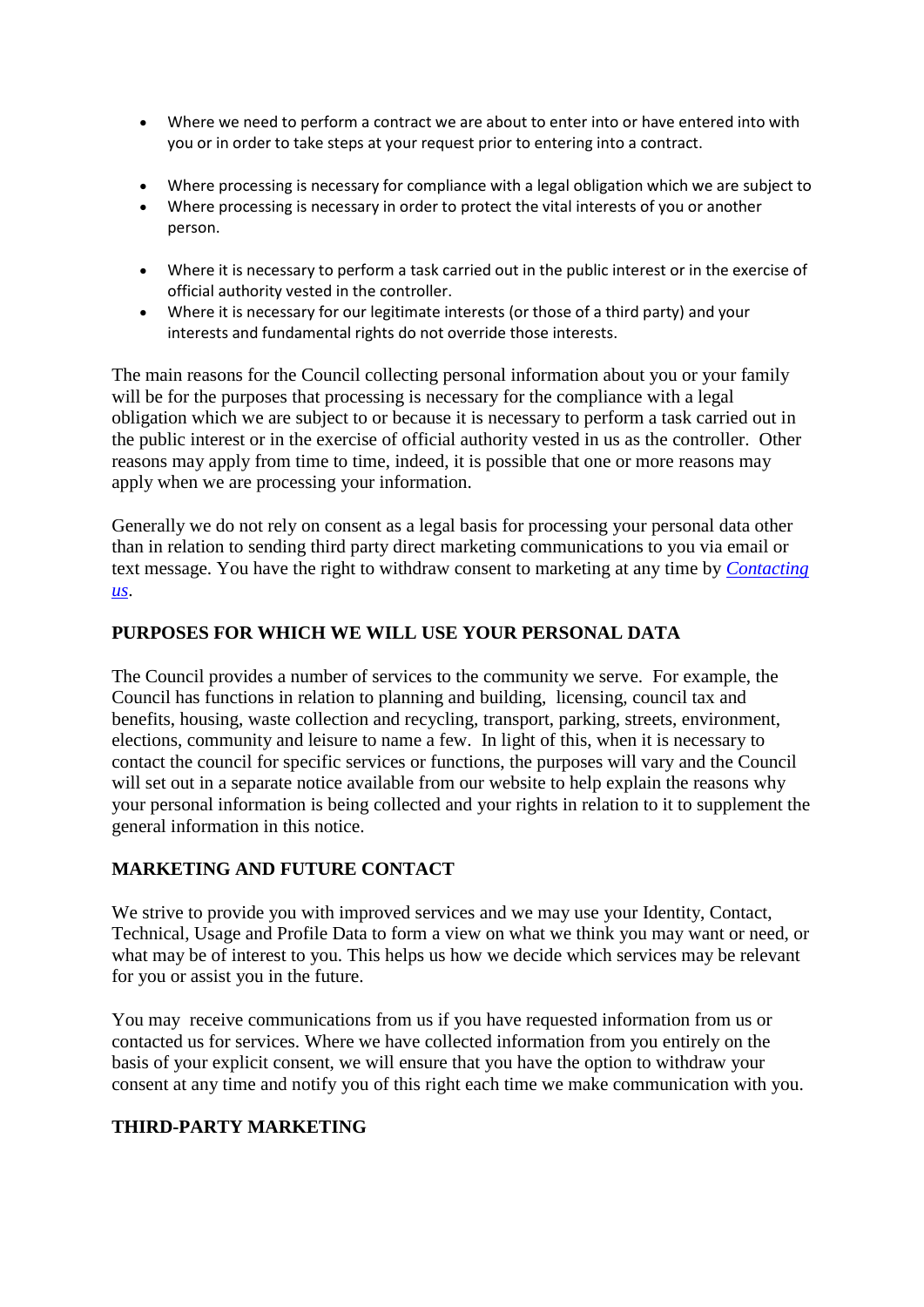We will get your express opt-in consent before we share your personal data with any third parties.

#### **OPTING OUT**

You can ask us or third parties to stop sending you marketing messages at any time by *Contacting us* at any time.

#### **COOKIES**

You can set your browser to refuse all or some browser cookies, or to alert you when websites set or access cookies. If you disable or refuse cookies, please note that some parts of this website may become inaccessible or not function properly. For more information about the cookies we use, please see [www.testvalley.gov.uk/cookies](http://www.testvalley.gov.uk/cookies)

#### **CHANGE OF PURPOSE**

We will only use your personal data for the purposes for which we collected it, unless we reasonably consider that we need to use it for another reason by law.

Please note that we may process your personal data without your knowledge or consent, in compliance with the above rules, where this is required or permitted by law.

### **5. DISCLOSURES OF YOUR PERSONAL DATA**

We may have to share your personal data with the parties set out below for the purposes set out above.

#### **EXTERNAL THIRD PARTIES**

- Service providers acting as processors who provide IT and system administration services.
- Professional advisers acting as processors or joint controllers including lawyers, bankers, auditors and insurers who provide consultancy, banking, legal, insurance and accounting services.
- HM Revenue & Customs, regulators and other authorities acting as processors or joint controllers who require reporting of processing activities in certain circumstances.
- Law enforcement agencies, National Fraud Initiative, other public authorities, third parties specific to service provision or function to be notified on a case by case basis.

We require all third parties to respect the security of your personal data and to treat it in accordance with the law. We do not allow our third-party service providers to use your personal data for their own purposes and only permit them to process your personal data for specified purposes and in accordance with our instructions.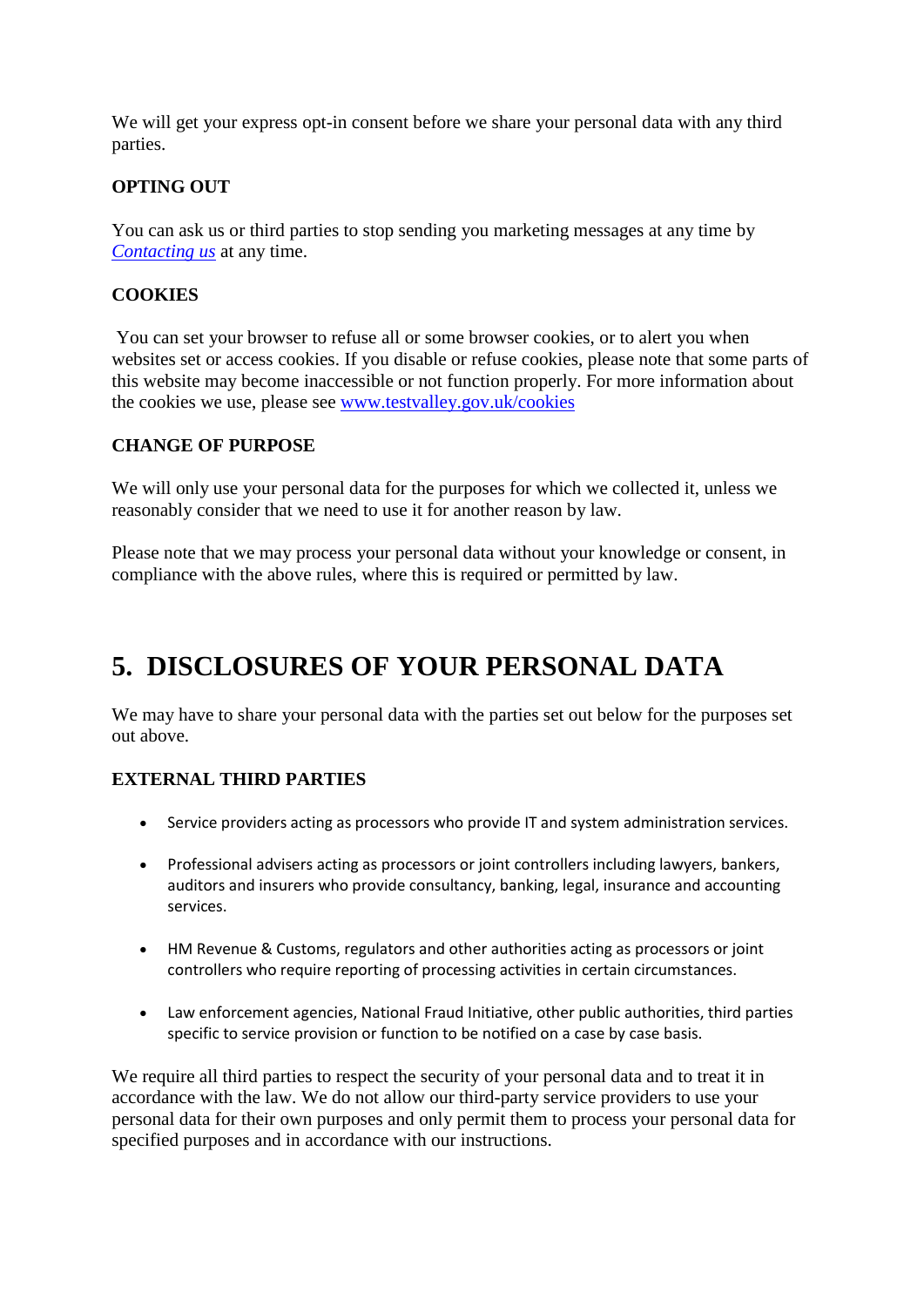# **6. INTERNATIONAL TRANSFERS**

We do not transfer your personal data outside the European Economic Area (**EEA**).

# **7. DATA SECURITY**

We have put in place appropriate security measures to prevent your personal data from being accidentally lost, used or accessed in an unauthorised way, altered or disclosed. In addition, we limit access to your personal data to those employees, agents, contractors and other third parties who have a business need to know. They will only process your personal data on our instructions and they are subject to a duty of confidentiality.

We have put in place procedures to deal with any suspected personal data breach and will notify you and any applicable regulator of a breach where we are legally required to do so.

## **8. DATA RETENTION**

#### **HOW LONG WILL YOU USE MY PERSONAL DATA FOR?**

We will only retain your personal data for as long as necessary to fulfil the purposes we collected it for, including for the purposes of satisfying any legal, accounting, or reporting requirements.

To determine the appropriate retention period for personal data, we consider the amount, nature, and sensitivity of the personal data, the potential risk of harm from unauthorised use or disclosure of your personal data, the purposes for which we process your personal data and whether we can achieve those purposes through other means, and the applicable legal requirements or guidance available.

Personal data shall be kept in a form which permits identification of individuals for no longer than is necessary for the purposes for which it is processed and may be stored for longer periods insofar as the personal information will be processed for archiving purposes in the public interest, scientific or historical research purposes or statistical purposes.

In some circumstances we may anonymise your personal data (so that it can no longer be associated with you) for research or statistical purposes in which case we may use this information indefinitely without further notice to you.

# **9. YOUR LEGAL RIGHTS**

Under certain circumstances, you have rights under data protection laws in relation to your personal data including: